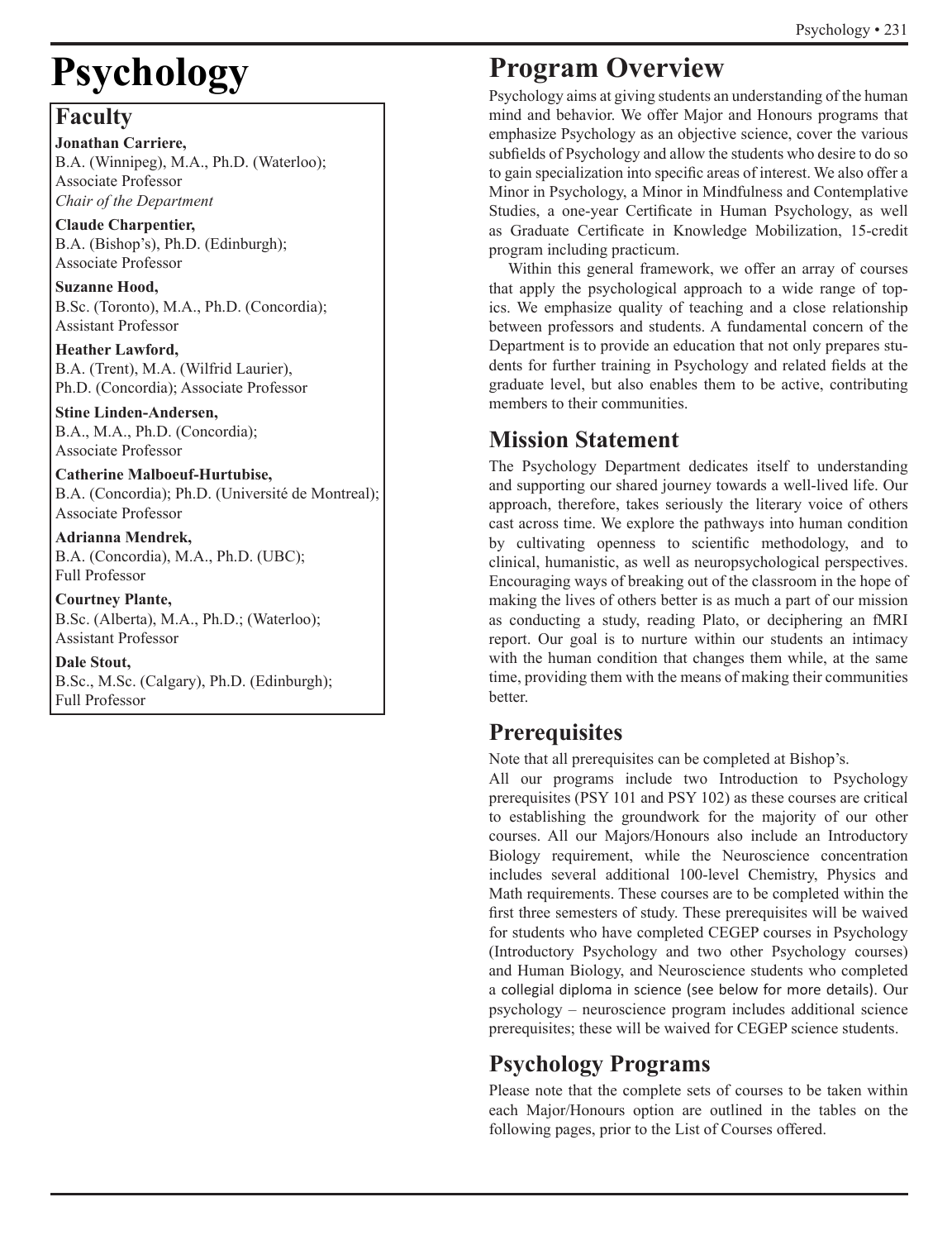# **Major or Honours in Psychology (54 and 72 credits)**

# MAJPSY/HONPSY

This classic program is our most popular. The major includes 42 credits of Core courses and 18 credits of options, for a total of 60 credits. The Honours option adds 18 credits of Core courses, for a total of 78 credits. Students coming from CEGEP may receive advanced credits for PSY 101 and PSY 102, reducing the Core credits count to 36 (54 for Honours).

# **Major in Psychology – Humanistic Concentration (54 credits)** MAJPSH

This program is our most flexible and is designed for the student looking to truly benefit from the liberal arts experience, while completing a major in psychology. The major includes 39 credits of Core courses and 15 credits of options, for a total of 54 credits. Students coming from CEGEP may receive advanced credits for PSY 101, PSY 102 and PMA 113, reducing the Core credits count to 30.

# **Major or Honours in Psychology – Pre-Clinical Concentration**

**(69 or 93 credits)** MAJPPC/HONPPC

This program emphasizes the applied/clinical side of psychology. The major includes 39 credits of Core courses and 30 credits of options, for a total of 69 credits. The Honours option adds 18 credits of Core courses and 6 credits of Honours courses specific to the application of psychology, for a total of 93 credits. Students coming from CEGEP may receive advanced credits for PSY 101 and PSY 102, reducing the Core credits count to 33 (51 for Honours)

# **Major or Honours in Psychology – Neuroscience Concentration (81 or 102 credits)** MAJPNS/HONPNS

This program focuses on the physiological aspects of psychology and the brain-behaviour relationship. The major includes 66 credits of Core courses and 15 credits of options, for a total of 81 credits. The Honours option adds 21 credits of Core courses, for a total of 102 credits. To complete the major within three years, Quebec students should enter with a collegial diploma in science (D.E.C.), that includes Mathematics 201-NYA-05, 201-NYB-05, Physics 203- NYA-05, 203-NYB-05, Chemistry 202-NYA-05, 202-NYB-05, and Biology 101-NYA-05. These students typically receive advanced credits for MAT 198, MAT 199, PHY 193, PHY 194, CHM 191, CHM 192, BIO 196, and PSY 101, reducing the Core credits count to 42 (60 for Honours). Students coming from other CEGEP programs may receive advanced credits for PSY 101 and PSY 102 and, like students entering from high school, will be required to complete the 100-level science courses prior to the majority of the neuroscience major courses, usually completing their degree in 4 years.

# **Special Requirements for All Honours Options**

To qualify for the Honours option, students must have a cumulative average of at least 80% in their major courses. Students must also achieve a combined average of at least 75% between PSY 313 (Advanced Research Methods) and PMA 360 (Advanced Psychological Statistics) and they must be able to find two thesis supervisors, at least one of which should be a full-time professor from the Department of Psychology. This means PSY 313 must be completed at least one year prior to beginning PSY 499. The same is true for students in the Pre-Clinical concentration, who must also take PSY 336 in the year prior to beginning PSY 441. The PSY 499 Honours Thesis course begins in the Fall term and continues through the following Winter; a PSY 499 Supervisor/ Topic Form should be completed and submitted to the Chair of Psychology by the end of the Winter term preceding registration for PSY 499. Eligible students will officially transfer into the B.A. Honours degree after the acceptance of their PSY 499 thesis proposal in the Fall term

# **Certificate in Human Psychology**

# **(30 credits)** CONPSH

This one-year program is typically taken by lifelong learners and cannot be taken at the same time as a Bachelor's degree. It has particular relevance for teachers, health or social workers, and managers. It involves taking any 10 psychology courses that relate to human behaviour; accordingly, only the research methods and statistics courses described in the Psychology section of the Academic Calendar are not eligible for the certificate.

# **Minor in Psychology (24 credits)** MINPSY

The Minor involves completing any 8 courses from the Psychology section of the Academic Calendar, including cognate course options. This flexible and popular program has been joined with Majors/Honours in almost every discipline offered at Bishop's. The most popular and most useful combinations include, among others: Biology, Political Studies, Sociology, Business, Philosophy, English, and Education.

# **Minor in Mindfulness and Contemplative Studies (24 credits)** MINPMC

This program provides students with a platform to investigate the psychological, philosophical, and scientific bases of human contemplative experience. It will prepare students who are thinking about clinical work using mindfulness-based interventions; those who are planning research in the area of contemplative neuroscience; as well as those who want to deepen their understanding of themselves and the world they live in. This is an interdisciplinary Minor, involving courses in Psychology and Humanities, to facilitate the exploration of human consciousness, nature of self, and life meaning. It requires 8 courses (24 credits), two of which are mandatory (PSY298 & PSY420). The remaining six courses can be chosen from a pre-selected list of courses from a wide range of departments listed below. This minor is not available to majors in the Psychology – Humanistic concentration.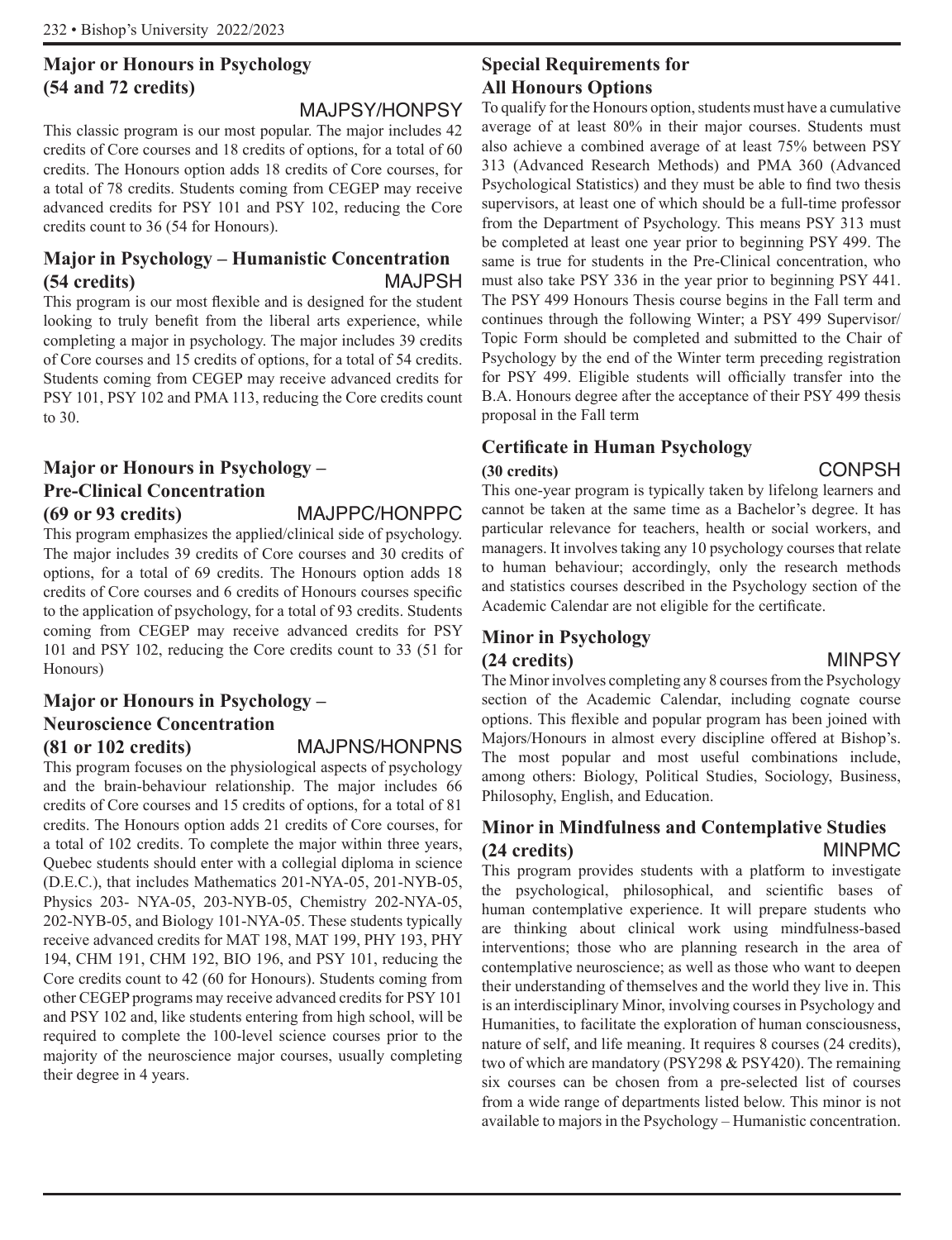#### **A. Psychology**

PSY 298 – Zen & the Brain (mandatory) PSY 303 – Positive Psychology PSY 322 – Intro. Dance/Movement Therapy PSY 408 – Psychology of Consciousness PSY 410 – Psychology of Death & Dying PSY 420 – Contemplative Practicum (mandatory) PSY 292 – Psychology of Music and the Fine Arts

#### **B. Religion, Society and Culture**

RSC 101 – Eastern Religions RSC 124 – Hinduism: The Many Faces of the Divine RSC 125 – Buddhism: The Middle Way RSC 148 – Psychology of Religion RSC 236 – Death & Dying in the Ancient World

#### **C. Liberal Arts**

LIB 216 – The Divine & Ultimate Concern LIB 303 – On the Road Again: Pilgrimage in Theory and Practice

#### **D. Philosophy**

PHI 201 – Medieval Philosophy PHI 263 – Hegel PHI 271 – Socrates and Plato PHI 272 – Aristotle PHI 354 – The Philosophy of Contemplation PHI 374 – Spinoza

#### **E. Fine Arts**

FIS 169 – Drawing I FIS 170 – Sculpture I FIS 181 – Painting I FIN 222 – Art Therapy

#### **F. Music**

MUS 108 – Choral & Sacred Music MUS 110 – The Art of Listening I MUS 111 – The Art of Listening II

## **G. Other**

DRA 131 – Acting I BIO 111 – Organic Gardening

# **Summary of Programs**

## **Psychology Major Options**

- B.A. Psychology (60 credits – MAJPSY)
- B.A. Psychology Humanistic Concentration (54 credits – MAJPSH)
- B.A. Psychology Pre-Clinical Concentration (69 credits – MAJPPC)

B.Sc. Psychology – Neuroscience Concentration (81 credits – MAJPNS)

#### **Honours Options**

To qualify, students must have a cumulative average of at least 80% in their major courses, plus an average of 75% between PMA 360 and PSY 313. See page 232 for additional details.

B.A. Psychology

(78 credits – HONPSY)

B.A. Psychology – Pre-Clinical Concentration (93 credits – HONPPC)

B.Sc. Psychology – Neuroscience Concentration (102 credits – HONPNS)

#### **Certificate in Human Psychology**

This program is meant for lifelong learners. It has particular relevance for teachers, health or social workers, and managers. It involves taking 10 psychology courses that relate to human behaviour.

(30 credits – CONPSH)

#### **Minor in Psychology**

The minor involves completing any 8 courses from the Psychology section of the Academic Calendar, including cognate course options. This flexible and popular program has been joined with Majors and Honours in almost every iscipline offered at Bishop's. (24 credits – MINPSY)

#### **Minor in Mindfulness and Contemplative Studies**

Investigate the psychological, philosophical, and scientific bases of human contemplative experience. A variety of course options are available.

(24 credits – MINPMC)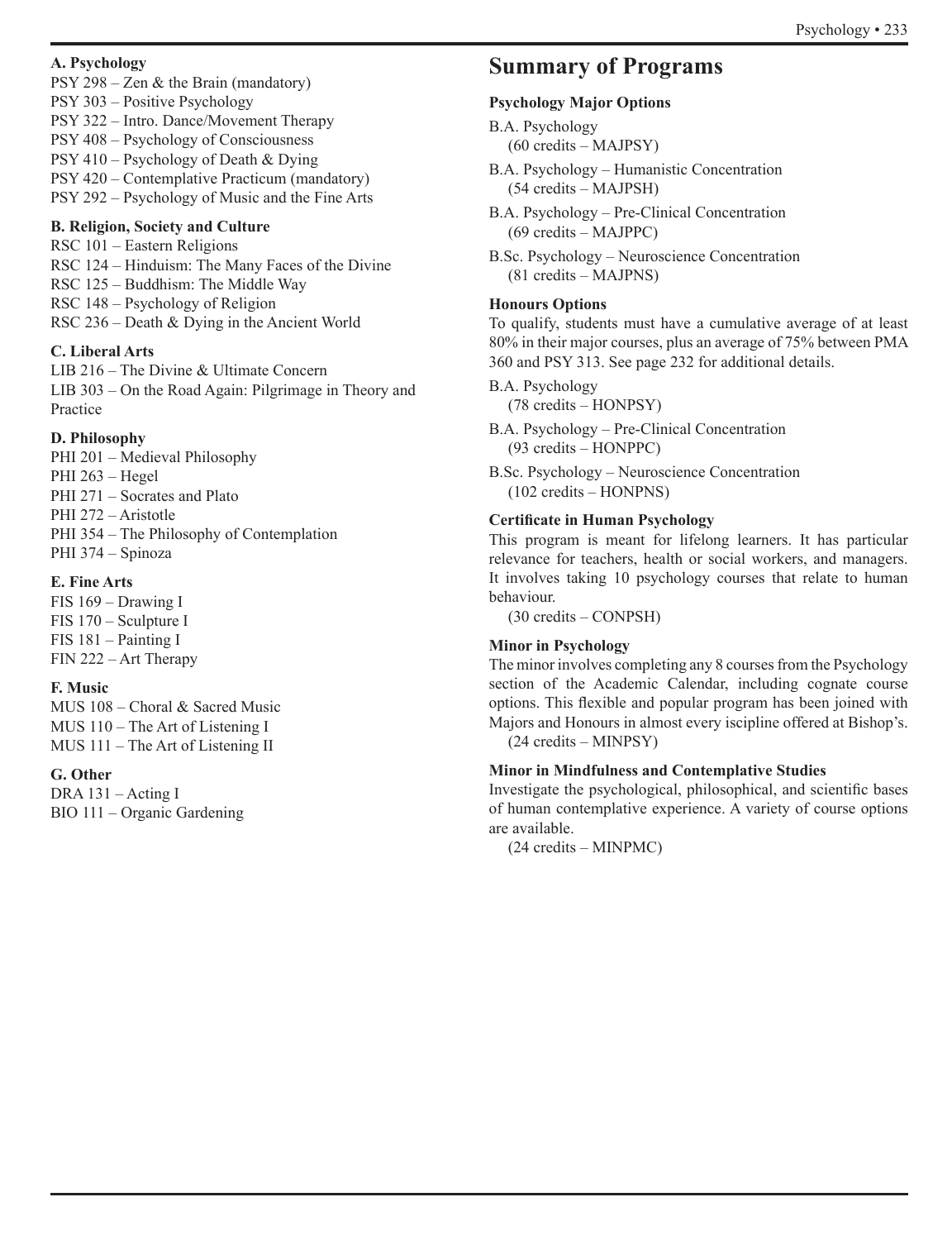| <b>B.A. Psychology</b>           |                                                     |                            | Cognition & Motivation (at least 1)    |
|----------------------------------|-----------------------------------------------------|----------------------------|----------------------------------------|
|                                  | Complete the Core, Humanities, Biology,             | <b>PSY 203</b>             | Cognition & Motiv. Spor                |
|                                  | Physiology, Cognition & Motivation, De-             | PBI 217                    | Motivation & Emotion                   |
|                                  | velopment, and Social blocks (60 credits)           | <b>PSY 302</b>             | Perception                             |
|                                  |                                                     | <b>PCS 307</b>             | <b>Cognitive Processes</b>             |
| Core                             |                                                     | <b>PSY 370</b>             | Learning & Memory                      |
| <b>PSY 101</b>                   | Introduction to Psy. I                              | <b>PSY 386</b>             | Psychology of Language                 |
| <b>PSY 102</b>                   | Introduction to Psy. II                             |                            | Development (at least 1)               |
| <b>PCS 207</b><br><b>PSY 206</b> | Cognition<br>Personality                            | <b>PSY 266</b>             | <b>Adult Aging</b>                     |
| <b>PSY 213</b>                   | <b>Research Methods</b>                             | <b>PSY 290</b>             | Adolescence                            |
| LIB 218                          | Hist. & Phil. of Science                            | <b>PSY 333</b>             | Exceptional Child Dev.                 |
| <b>PSY 235</b>                   | Child Development                                   | <b>PSY 348</b>             | Social Development*                    |
| <b>PSY 245</b>                   | Fund. Social Psychology                             |                            |                                        |
| <b>PMA 260</b>                   | <b>Psychological Statistics</b>                     | <b>Social</b> (at least 1) |                                        |
| <b>PBI 288</b>                   | Brain & Behaviour                                   | <b>PSY 204</b>             | Social Psy. of Sports                  |
| <b>PSY 342</b>                   | History of Psychology                               | <b>PSY 214</b>             | <b>Community Psychology</b>            |
| <b>PMA 353</b>                   | Psychometrics                                       | <b>PSY 219</b>             | Psychology of Gender                   |
| <b>PMA 360</b>                   | <b>Advanced Statistics</b>                          | <b>PSY 246</b>             | Social Psychology II                   |
|                                  |                                                     | <b>PSY 293</b>             | Multicultural Psychology               |
| Plus, one of:                    |                                                     | <b>PSY 348</b>             | Social Development*                    |
| <b>PSY 301</b>                   | Abnormal Psychology                                 | <b>PSY 330</b>             | Psychology and Ethics                  |
| <b>PSY 311</b>                   | Psychopathology                                     |                            | * This course can contribute to only   |
|                                  | Humanities (at least 1)                             | <b>block</b>               |                                        |
| LIB 210                          | Eros, Love & Desire                                 |                            |                                        |
| LIB 212                          | In Search of Justice                                | <b>Honours Option</b>      |                                        |
| LIB 217                          | Towards Spatial Justice                             |                            | (18 additional credits)                |
| <b>RSC 100</b>                   | Western Religions                                   | <b>PSY 313</b>             | Adv. Research Methods                  |
| <b>RSC 101</b>                   | <b>Eastern Religions</b>                            | <b>PSY 443</b>             | History of Psy. Seminar                |
| <b>RSC 148</b>                   | Psychology of Religion                              | <b>PSY 498</b>             | Hono urs Seminar                       |
| <b>RSC 204</b>                   | Women in Religion                                   | <b>PSY 499</b>             | Honours Thesis (6 credits              |
| <b>CLA 100</b>                   | Food, Comm & Culture                                | Plus, one of:              |                                        |
| <b>CLA 102</b>                   | Ancient Greece: Hist/Cult.                          | <b>PMA 460</b>             | <b>Multivariate Statistics</b>         |
| <b>CLA 112</b><br><b>CLA 250</b> | Ancient Greek Mythology<br>Sex in the Ancient World | <b>PSY 462</b>             | Qualitative Methods                    |
| PHI 100                          | On the Way to the Good                              |                            | The Honours adds 18 credits, for a to  |
| PHI 101                          | On Thinking Well                                    |                            | of 78 credits. To qualify for the Hono |
| PHI 105                          | Freedom, Anxiety, Auth.                             |                            | option, students must have a cumulati  |
| PHI 244                          | Philosophy of Mind                                  |                            | average of at least 80% in their major |
| <b>ENG 205</b>                   | The Art of Persuasion                               |                            | courses. Students must also achieve a  |
| <b>FIH 240</b>                   | Art, Popular Culture                                |                            | combined average of at least 75% be-   |
|                                  |                                                     |                            | tween PSY 313 and PMA 360.             |
| <b>Biology</b> (at least 1)      |                                                     |                            | (See page 232 for additional details)  |
| <b>BIO 131</b>                   | The Human Body                                      |                            |                                        |
| <b>BIO 194</b>                   | General Biology                                     |                            |                                        |
|                                  | BIO/L 196 Intro. Cell & Mol. Biology                | <b>From CEGEP</b>          | <b>Typical First Year</b>              |
|                                  | Physiology (at least 1)                             |                            |                                        |
| PBI 379                          | Neuropsychology                                     |                            | Fall: PSY 206, PMA 260, PSY 235,       |
| <b>PBI 380</b>                   | Psychopharmacology                                  |                            | PBI 288, Elective or Biology block     |
| <b>PBI 388</b>                   | Brain & Behaviour II                                |                            | Winter: PCS 207, PSY 301 or PSY 31     |
|                                  |                                                     |                            | PSY 213, PMA 360, Elective or Biolo    |
|                                  |                                                     | block                      |                                        |
|                                  |                                                     |                            |                                        |
|                                  |                                                     |                            |                                        |
|                                  |                                                     |                            |                                        |
|                                  |                                                     |                            |                                        |

| <b>PSY 203</b>      | Cognition & Motiv. Sports                |
|---------------------|------------------------------------------|
| PBI 217             | Motivation & Emotion                     |
| <b>PSY 302</b>      | Perception                               |
| PCS 307             | <b>Cognitive Processes</b>               |
| PSY 370             | Learning & Memory                        |
| PSY 386             | Psychology of Language                   |
|                     | Development (at least 1)                 |
| <b>PSY 266</b>      | <b>Adult Aging</b>                       |
| PSY 290             | Adolescence                              |
| PSY 333             | Exceptional Child Dev.                   |
| <b>PSY 348</b>      | Social Development*                      |
| Social (at least 1) |                                          |
| <b>PSY 204</b>      | Social Psy. of Sports                    |
| PSY 214             | Community Psychology                     |
| <b>PSY 219</b>      | Psychology of Gender                     |
| <b>PSY 246</b>      | Social Psychology II                     |
| PSY 293             | Multicultural Psychology                 |
| PSY 348             | Social Development*                      |
| PSY 330             | Psychology and Ethics                    |
|                     | * This course can contribute to only one |
| block               |                                          |
| Hanaure Antion      |                                          |

| (18 additional credits) |                            |
|-------------------------|----------------------------|
| PSY 313                 | Adv. Research Methods      |
| PSY 443                 | History of Psy. Seminar    |
| PSY 498                 | Hono urs Seminar           |
| PSY 499                 | Honours Thesis (6 credits) |
| Plus, one of:           |                            |
| PMA 460                 | Multivariate Statistics    |
| PSY 462                 | Qualitative Methods        |
|                         |                            |

8 credits, for a total lify for the Honours t have a cumulative  $9%$  in their major st also achieve a at least 75% be-PMA 360.

# **Typical First Year**

260, PSY 235, Biology block Y 301 or PSY 311, **Elective or Biology** 

## **From High School**

*Fall***:** PSY 101, PSY 102, Elective or Humanities block, Elective or Biology block, Elective

*Winter***:** PSY 206, PBI 288, PCS 207, Elective or Humanities block, Elective or Biology block

# **Typical Second Year From CEGEP**

*Fall***:** PSY 245, Development block, Elective or Humanities block, Cognition or Physiology block, LIB 218 or Elective

*Winter***:** PMA 353, Social block, Cognition or Physiology block, Elective or LIB 218, Elective

# **From High School**

*Fall***:** PMA 260, PSY 301 or PSY 311, PSY 235, PSY 245, Elective

*Winter***:** PSY 213, PMA 360, Development block, Cognition or Physiology block, Elective

# **Typical Third Year From CEGEP**

*Fall***:** PSY 342, Elective or Humanities block, plus 3 Electives

*Wint***e***r***:** 5 Electives

## **From High School**

*Fall***:** LIB 218 or Elective, Cognition or Physiology block, Social block, plus 2 Electives

*Winter***:** PMA 353, Elective or LIB 218, plus 3 Electives

# **Typical Fourth Year**

**From High School** *Fall:* PSY 342, plus 4 Electives *Winter***:** 5 Electives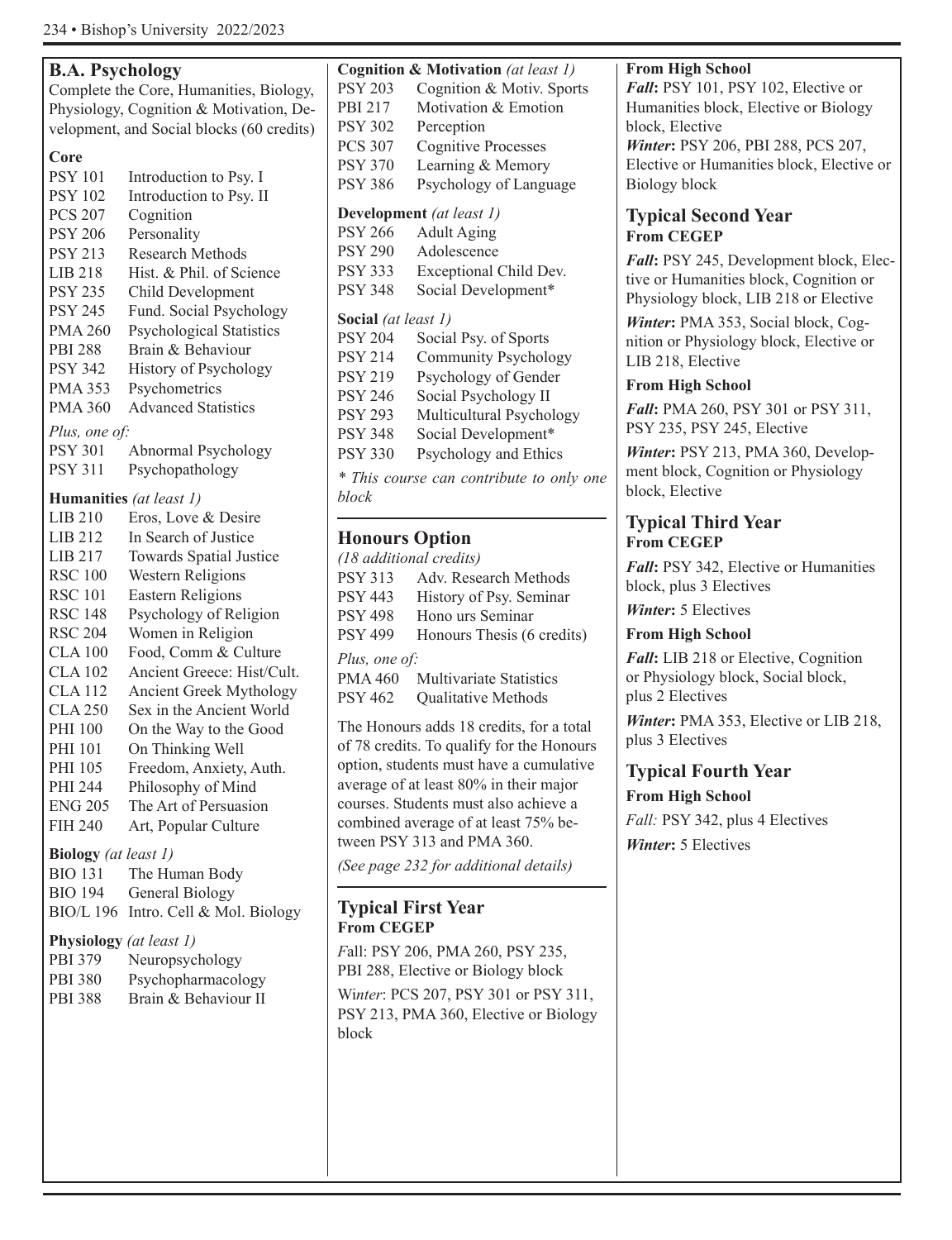| <b>B.A. Psychology – Humanistic</b>                           | <b>Honours Option</b>                          | <b>Typical Third Year</b>             |
|---------------------------------------------------------------|------------------------------------------------|---------------------------------------|
| Complete the Core, Humanities, and                            | There is no Honours option for this            | <b>From CEGEP</b>                     |
| Biology blocks, plus two Free Options                         | major. If you wish to become an Honours        | Fall: PSY 342, plus 4 Electives       |
| $(54 \text{ credits})$                                        | student, you will need to change to one of     | <b>Winter: 5 Electives</b>            |
| Core                                                          | the other major options. Be aware as well      | <b>From High School</b>               |
| PHI 100<br>On the Way to the Good                             | that PMA 113 only counts toward the            |                                       |
| <b>PSY 101</b><br>Introduction to Psy. I                      | B.A. Psychology – Humanistic; if you are       | Fall: Free Options block or Elective, |
| <b>PSY 102</b><br>Introduction to Psy. II                     | considering changing majors to pursue an       | plus 4 Electives                      |
| PHI 105<br>Freedom, Anxiety, Auth.                            | Honours option in the future, it is recom-     | <b>Winter: 5 Electives</b>            |
| <b>PMA113</b><br>Data Collect. & Analysis*                    | mended that you take PMA 260 plus PSY          |                                       |
| <b>PCS 207</b><br>Cognition                                   | 213 rather than PMA 113.                       | <b>Typical Fourth Year</b>            |
| <b>PSY 206</b><br>Personality                                 |                                                | <b>From High School</b>               |
| Hist. & Phil. of Science<br><b>LIB 218</b>                    | <b>Typical First Year</b>                      | Fall: PSY 342, plus 4 Electives       |
| <b>PSY 235</b><br>Child Development                           | <b>From CEGEP</b>                              | <b>Winter: 5 Electives</b>            |
| <b>PSY 245</b><br>Fund. Social Psychology                     | Fall: PHI 100 or PHI 105, PSY 206,             |                                       |
| <b>PBI 288</b><br>Brain & Behaviour                           | PSY 235, PBI 288, Elective or Biology          |                                       |
| <b>PSY 342</b><br>History of Psychology                       | block                                          |                                       |
| Plus, one of:                                                 | Winter: PCS 207, PSY 301 or PSY 311,           |                                       |
| <b>PSY 301</b><br>Abnormal Psychology                         | Elective or Biology block, Elective or         |                                       |
| <b>PSY 311</b><br>Psychopathology                             | Humanities block, Elective                     |                                       |
| * Or SOC 110, or PMA 260+PSY 213                              | <b>From High School</b>                        |                                       |
|                                                               | Fall: PSY 101, PSY 102, PHI 100 or             |                                       |
| Humanities (at least 2)                                       | PHI 105, PMA 113, Elective or Biology          |                                       |
| <b>LIB 210</b><br>Eros, Love & Desire                         | block                                          |                                       |
| LIB 212<br>In Search of Justice                               |                                                |                                       |
| LIB 217<br>Towards Spatial Justice                            | Winter: PSY 206, PBI 288, PCS 207,             |                                       |
| <b>RSC 100</b><br>Western Religions                           | Elective or Humanities block, Elective or      |                                       |
| <b>RSC 101</b><br><b>Eastern Religions</b>                    | <b>Biology block</b>                           |                                       |
| <b>RSC 148</b><br>Psychology of Religion                      | <b>Typical Second Year</b>                     |                                       |
| <b>RSC 204</b><br>Women in Religion                           | <b>From CEGEP</b>                              |                                       |
| Food, Comm & Culture<br><b>CLA 100</b>                        | Fall: PHI 100 or PHI 105, PSY 245,             |                                       |
| <b>CLA 102</b><br>Ancient Greece: Hist/Cult.                  | LIB 218 or Elective, Free Options block        |                                       |
| <b>CLA 112</b><br>Ancient Greek Mythology                     | or Elective, Elective or Humanities block      |                                       |
| <b>CLA 250</b><br>Sex in the Ancient World<br>PHI 101         |                                                |                                       |
| On Thinking Well<br>PHI 244                                   | <b>Winter:</b> Free Options block or Elective, |                                       |
| Philosophy of Mind<br>The Art of Persuasion<br><b>ENG 205</b> | Elective or LIB 218, plus 3 Electives          |                                       |
| <b>FIH 240</b><br>Art, Popular Culture                        | <b>From High School</b>                        |                                       |
|                                                               | Fall: PHI 100 or PHI 105, PSY 235,             |                                       |
| <b>Biology</b> (at least 1)                                   | PSY 245, PSY 301 or PSY 311, LIB 218           |                                       |
| The Human Body<br><b>BIO 131</b>                              | or Elective                                    |                                       |
| <b>BIO 194</b><br>General Biology                             | <b>Winter:</b> Humanities block, Free Options  |                                       |
| BIO/L 196 Intro. Cell & Mol. Biology                          | block or Elective, Elective or LIB 218,        |                                       |
| Free Options (at least 2)                                     | plus 3 Electives                               |                                       |
| <b>Behavioural Economics</b><br><b>ECO 105</b>                |                                                |                                       |
| <b>EDU 203</b><br><b>Educational Psychology</b>               |                                                |                                       |
| <b>EDU 212</b><br>Mind, Brain & Education                     |                                                |                                       |
| <b>BHR 221</b><br>Organizational Behaviour                    |                                                |                                       |
| <b>BHR 224</b><br>Human Resource Mgmt.                        |                                                |                                       |
| PBI XXX Any PBI course                                        |                                                |                                       |
| PCS XXX Any PCS course                                        |                                                |                                       |
| PMA XXX Any PMA course                                        |                                                |                                       |
| PSY XXX Any PSY course                                        |                                                |                                       |
|                                                               |                                                |                                       |
|                                                               |                                                |                                       |
|                                                               |                                                |                                       |
|                                                               |                                                |                                       |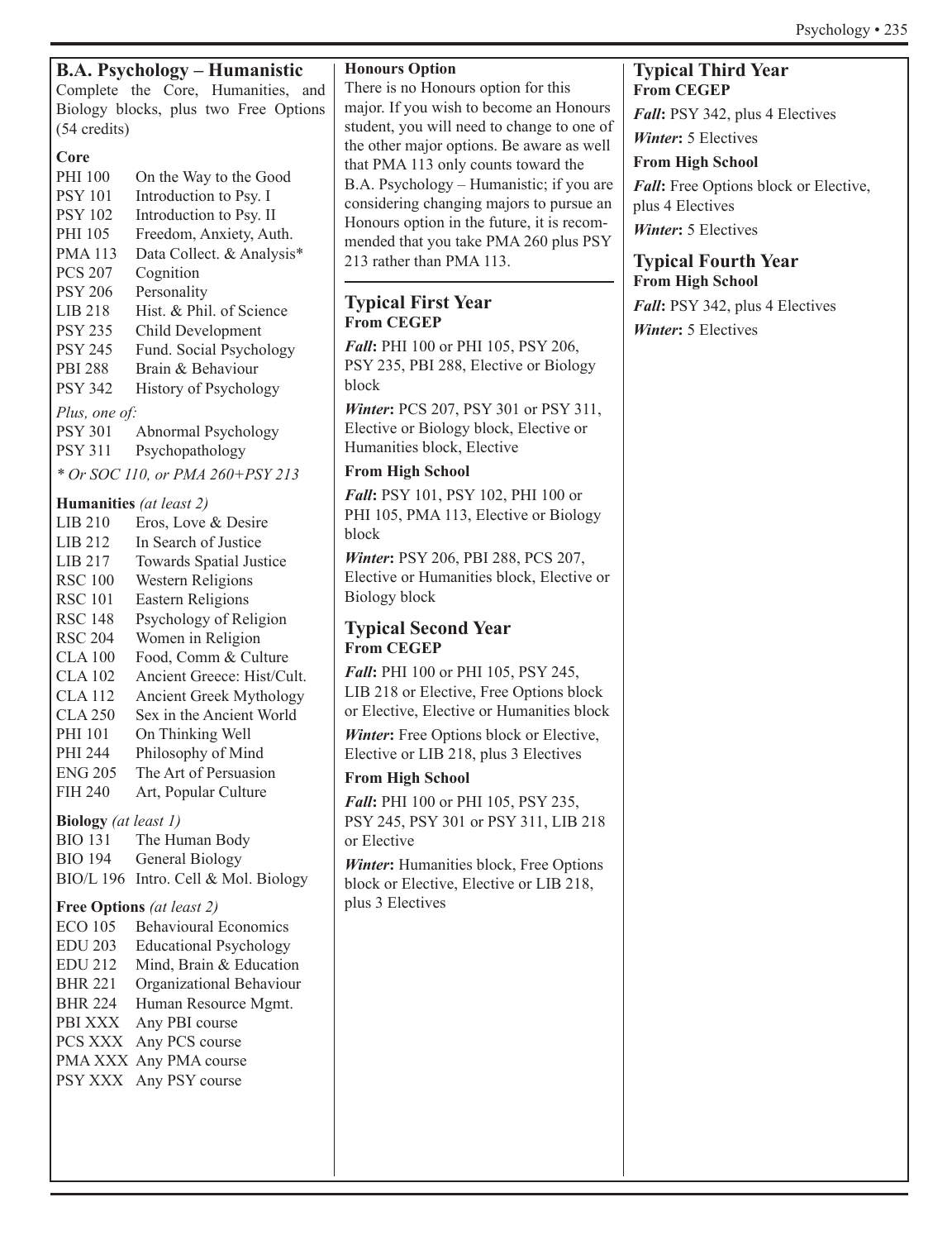|                                | <b>B.A. Psychology - Pre-Clinical</b>          | Development                      |                      |
|--------------------------------|------------------------------------------------|----------------------------------|----------------------|
|                                | Complete the Core, Humanities, Biology,        | <b>PSY 266</b>                   | A <sub>0</sub>       |
|                                | Physiology, Cognition & Motivation,            | <b>PSY 290</b>                   | A                    |
|                                | Development, Social and Applications           | <b>PSY 333</b>                   | Ex                   |
| blocks (69 credits)            |                                                | <b>PSY 348</b>                   | So                   |
| Core                           |                                                | Social (at least                 |                      |
| <b>PSY 101</b>                 | Introduction to Psy. I                         | <b>PSY 204</b>                   | So                   |
| <b>PSY 102</b>                 | Introduction to Psy. II                        | <b>PSY 214</b>                   | C <sub>C</sub>       |
| <b>PCS 207</b>                 | Cognition                                      | <b>PSY 219</b>                   | P <sub>S</sub>       |
| <b>PSY 206</b>                 | Personality                                    | <b>PSY 246</b>                   | So                   |
| <b>PSY 213</b>                 | <b>Research Methods</b>                        | <b>PSY 293</b>                   | М                    |
| <b>PSY 235</b>                 | Child Development                              | <b>PSY 348</b>                   | So                   |
| <b>PSY 245</b>                 | Fund. Social Psychology                        | <b>Applications</b>              |                      |
| <b>PMA 260</b>                 | <b>Psychological Statistics</b>                | <b>PSY 210</b>                   | Ps                   |
| <b>PBI 288</b>                 | Brain & Behaviour                              | <b>PSY 214</b>                   | C <sub>C</sub>       |
| <b>PSY 342</b>                 | History of Psychology                          | <b>PSY 222</b>                   | Gi                   |
| <b>PMA 353</b>                 | Psychometrics                                  | PBI 275                          | H <sub>6</sub>       |
| <b>PMA 360</b>                 | <b>Advanced Statistics</b>                     | PBI 276                          | H <sub>6</sub>       |
| Plus, one of:                  |                                                | <b>PSY 277</b>                   | Ph                   |
| <b>PSY 301</b>                 | Abnormal Psychology                            | <b>PSY 292</b>                   | Ps                   |
| <b>PSY 311</b>                 | Psychopathology                                | <b>PSY 298</b>                   | Ze                   |
| Humanities LIB 210             |                                                | <b>PSY 303</b>                   | Po                   |
| Desire                         | Eros, Love $\&$                                | <b>PSY 306</b>                   | A                    |
| LIB 212                        | In Search of Justice                           | <b>PSY 322</b>                   | Dε                   |
| LIB 217                        | Towards Spatial Justice                        | PBI 327                          | Ps                   |
| <b>RSC 100</b>                 | Western Religions                              | <b>PSY 330</b>                   | Ps                   |
| <b>RSC 101</b>                 | <b>Eastern Religions</b>                       | <b>PSY 336</b>                   | In                   |
| <b>RSC 148</b>                 | Psychology of Religion                         | <b>PSY 337</b>                   | Cr                   |
| <b>RSC 204</b>                 | Women in Religion                              | <b>PSY 345</b>                   | Fa                   |
| <b>CLA 100</b>                 | Food, Comm & Culture                           | PBI 361                          | Ps                   |
| <b>CLA 102</b>                 | Ancient Greece: Hist/Cult.                     | PBI 399                          | Ps                   |
| <b>CLA 112</b>                 | Ancient Greek Mythology                        | <b>PSY 406</b><br><b>PSY 410</b> | C <sub>l</sub><br>Ps |
| <b>CLA 250</b>                 | Sex in the Ancient World                       |                                  |                      |
| <b>PHI 100</b>                 | On the Way to the Good                         | * Courses cont                   |                      |
| PHI 101                        | On Thinking Well                               |                                  |                      |
| PHI 105                        | Freedom, Anxiety, Auth.                        | <b>Honours O</b>                 |                      |
| PHI 244                        | Philosophy of Mind                             | (24 additional                   |                      |
| <b>ENG 205</b>                 | The Art of Persuasion                          | <b>PSY 313</b>                   | A                    |
| FIH 240                        | Art, Popular Culture                           | <b>PSY 441</b>                   | A                    |
| <b>Biology</b> (at least 1)    |                                                | <b>PSY 442</b>                   | Pr                   |
| <b>BIO 131</b>                 | The Human Body                                 | <b>PSY 443</b>                   | Hi                   |
| <b>BIO 194</b>                 | General Biology                                | <b>PSY 498</b>                   | H                    |
| <b>BIO/L 196</b>               | Intro. Cell & Mol. Biology                     | <b>PSY 499</b>                   | H                    |
| <b>Physiology</b> (at least 1) |                                                | Plus, one of:                    |                      |
| PBI 379                        | Neuropsychology                                | <b>PMA 460</b>                   | М                    |
| <b>PBI 380</b>                 | Psychopharmacology                             | <b>PSY 462</b>                   | Qι                   |
| <b>PBI 388</b>                 | Brain & Behaviour II                           | The Honours a                    |                      |
|                                | <b>Cognition &amp; Motivation</b> (at least 1) | 93 credits, whi                  |                      |
| <b>PSY 203</b>                 | Cognition & Motiv. Sports                      | and clinical                     |                      |
| PBI 217                        | Motivation & Emotion                           | qualify for the                  |                      |
| <b>PSY 302</b>                 | Perception                                     | must have a cu                   |                      |
| <b>PCS 307</b>                 | <b>Cognitive Processes</b>                     | 80% in their m                   |                      |
| <b>PSY 370</b>                 | Learning & Memory                              | also achieve a g                 |                      |
| <b>PSY 386</b>                 | Psychology of Language                         | 336 and a cor                    |                      |
|                                |                                                | 75% between I                    |                      |
|                                |                                                | (See page 232                    |                      |
|                                |                                                |                                  |                      |

| Development (at least 1) |                                        |  |  |
|--------------------------|----------------------------------------|--|--|
| <b>PSY 266</b>           | <b>Adult Aging</b>                     |  |  |
| <b>PSY 290</b>           | Adolescence                            |  |  |
| <b>PSY 333</b>           | <b>Exceptional Child Dev.</b>          |  |  |
| <b>PSY 348</b>           | Social Development*                    |  |  |
| Social (at least 1)      |                                        |  |  |
| <b>PSY 204</b>           | Social Psy. of Sports                  |  |  |
| <b>PSY 214</b>           | Community Psychology*                  |  |  |
| <b>PSY 219</b>           | Psychology of Gender                   |  |  |
| <b>PSY 246</b>           | Social Psychology II                   |  |  |
| <b>PSY 293</b>           | Multicultural Psychology               |  |  |
| <b>PSY 348</b>           | Social Development*                    |  |  |
|                          | Applications (at least 4)              |  |  |
| <b>PSY 210</b>           | Psychology of the Couple               |  |  |
| PSY 214                  | Community Psychology*                  |  |  |
| PSY 222                  | Group Therapy                          |  |  |
| PBI 275                  | Health Psychology I                    |  |  |
| PBI 276                  | Health Psychology II                   |  |  |
| <b>PSY 277</b>           | Physical & Mental Health               |  |  |
| <b>PSY 292</b>           | Psy. of Music & Fine Arts              |  |  |
| <b>PSY 298</b>           | Zen and the Brain                      |  |  |
| <b>PSY 303</b>           | Positive Psychology                    |  |  |
| <b>PSY 306</b>           | Adv. Theories Personality              |  |  |
| <b>PSY 322</b>           | Dance/Movement Therapy                 |  |  |
| PBI 327                  | Psychology of Nutrition                |  |  |
| <b>PSY 330</b>           | Psychology and Ethics                  |  |  |
| <b>PSY 336</b>           | Interviewing                           |  |  |
| <b>PSY 337</b>           | Crisis Intervention                    |  |  |
| <b>PSY 345</b>           | Family Therapy                         |  |  |
| PBI 361                  | Psychology of Sexuality                |  |  |
| PBI 399                  | Psy. of Drug Addiction                 |  |  |
| <b>PSY 406</b>           | Curr. Topics in Treatment              |  |  |
| <b>PSY 410</b>           | Psy. of Death & Dying                  |  |  |
|                          | * Courses contribute to only one block |  |  |
| <b>Honours Option</b>    |                                        |  |  |

*(24 additional credits)* dv. Research Methods dv. Applied Seminar acticum istory of Psy. Seminar onours Seminar onours Thesis (6 credits) ultivariate Statistics alitative Methods dds 24 credits, for a total of ile emphasizing the applied sides of psychology. To Honours option, students mulative average of at least ajor courses. Students must grade of at least 75% in PSY nbined average of at least PSY 313 and PMA 360. *(See page 232 for additional details)*

# **Typical First Year From CEGEP**

*Fall***:** PSY 206, PMA 260, PSY 235, PBI 288, Elective or Biology block

*Winter:* PCS 207, PSY 301 or PSY 311, PSY 213, PMA 360, Elective or Biology block

## **From High School**

*Fall***:** PSY 101, PSY 102, Elective or Humanities block, Elective or Biology block, Elective

*Winter:* PSY 206, PBI 288, PCS 207, Elective or Humanities block, Elective or Biology block

# **Typical Second Year**

# **From CEGEP**

*Fall***:** PSY 245, Applications block, Development block, Cognition or Physiology block, Elective or Humanities block

*Winter:* PMA 353, Social block, Cognition or Physiology block, PSY 336 or Applications block, Elective

# **From High School**

*Fall***:** PMA 260, PSY 301 or PSY 311, PSY 235, PSY 245, Elective

*Winter:* PSY 213, PMA 360, Development block, Cognition or Physiology block, Elective

# **Typical Third Year From CEGEP**

*Fall***:** PSY 342, Applications block, Elective or Humanities block, plus 2 Electives

*Winter:* Applications block, 4 Electives

# **From High School**

*Fall***:**Cognition or Physiology block, Social block, Applications block, Elective *Winter:* PMA 353, PSY 336 or

Applications block, plus 3 Electives

# **Typical Fourth Year**

## **From High School**

*Fall***:**PSY 342, Applications block, plus 3 Electives

*Winter:* Applications block, 4 Electives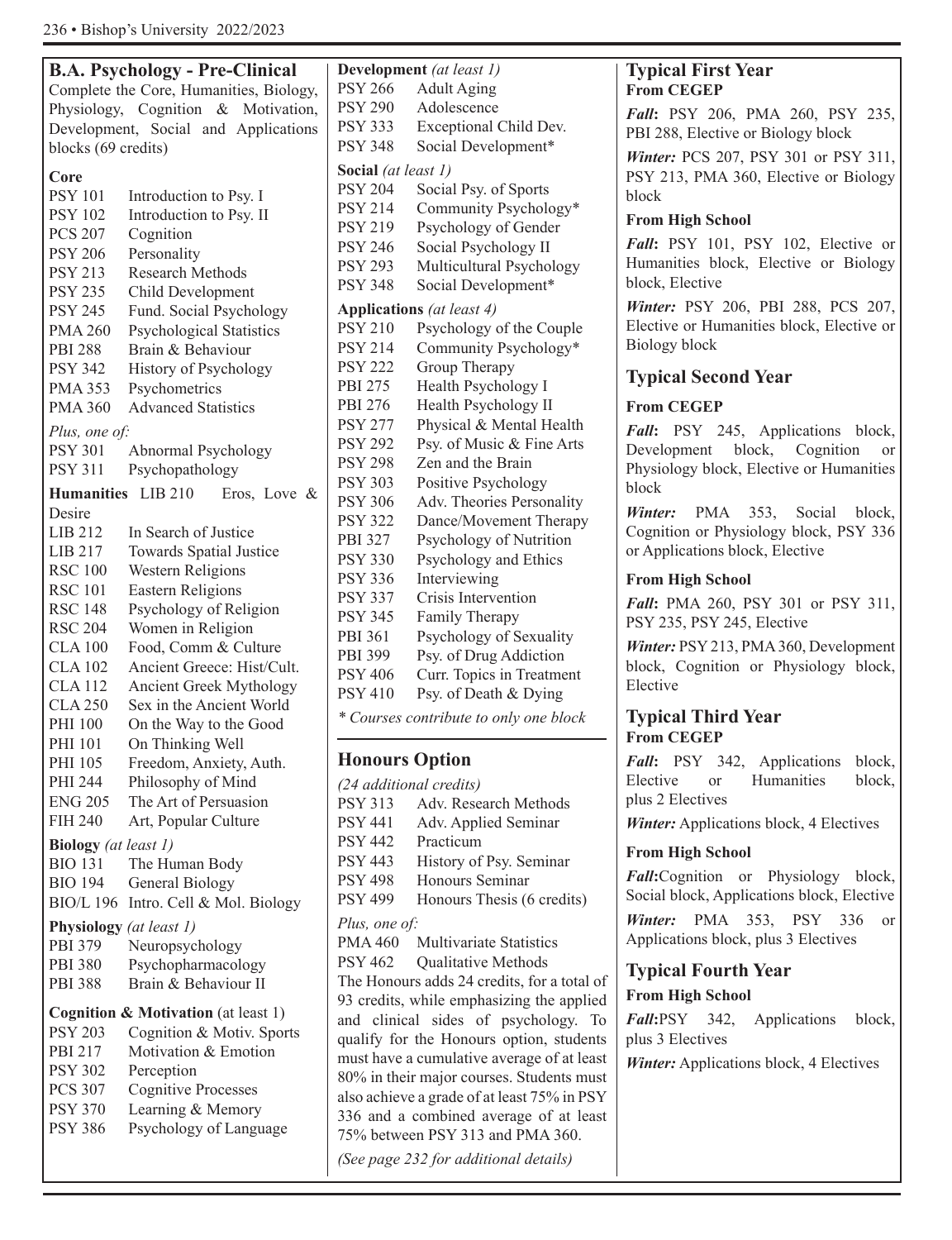**B.Sc. Psychology - Neuroscience**

Complete the Core, Humanities, Cognitive Science, and Natural Science blocks (81 credits)

## **Core**

PSY 101 Introduction to Psy. I PSY 102 Introduction to Psy. II CHM/L 191General Chemistry I CHM/L 192General Chemistry II PHY/L 193 Physics I PHY/L 194 Physics II BIO/L 196 Intro. Cell & Mol. Biology MAT 198 Calculus I for Life Sci. MAT 199 Calculus II for Life Sci. BIO 201 Cellular Molecular Bio. PCS 207 Cognition PSY 206 Personality BIO/L 208 Genetics PSY 213 Research Methods PMA 260 Psychological Statistics PBI 288 Brain & Behaviour PCS 309 Intro. Python for Research PMA 360 Advanced Statistics PBI 379 Neuropsychology PBI 380 Psychopharmacology PBI 388 Brain & Behaviour II *Plus, one of:* PSY 301 Abnormal Psychology PSY 311 Psychopathology **Humanities** *(at least 1)* LIB 210 Eros, Love & Desire LIB 212 In Search of Justice LIB 217 Towards Spatial Justice RSC 100 Western Religions RSC 101 Eastern Religions RSC 148 Psychology of Religion RSC 204 Women in Religion CLA 100 Food, Comm & Culture CLA 102 Ancient Greece: Hist/Cult. CLA 112 Ancient Greek Mythology CLA 250 Sex in the Ancient World PHI 100 On the Way to the Good PHI 101 On Thinking Well PHI 105 Freedom, Anxiety, Auth. PHI 244 Philosophy of Mind ENG 205 The Art of Persuasion FIH 240 Art, Popular Culture **Cognitive Science** *(at least 1)* PSY 302 Perception PCS 307 Cognitive Processes

PSY 370 Learning & Memory PSY 386 Psychology of Language

| Natural Science (at least 3) |                       |  |  |
|------------------------------|-----------------------|--|--|
| CHM 111                      | Organic Chemistry     |  |  |
| <b>BIO/L 205</b>             | Diversity of Life     |  |  |
| BCH 210                      | General Biochemistry  |  |  |
| <b>BCH 312</b>               | Lipids & Biomembranes |  |  |
| BCH 313                      | Metabolism            |  |  |
| <b>BIO 336</b>               | Animal Physiology I   |  |  |
| BIO/L 337                    | Animal Physiology II  |  |  |
| <b>BIO 359</b>               | <b>Human Genetics</b> |  |  |
| <b>BCH 382</b>               | Biochem. & Toxicology |  |  |
| BCH 411                      | Molecular Biology     |  |  |
|                              |                       |  |  |

# **Honours Option**

|                | (21 additional credits)        |
|----------------|--------------------------------|
| <b>PSY 313</b> | Adv. Research Methods          |
| <b>PSY 443</b> | History of Psy. Seminar        |
| <b>PMA 353</b> | Psychometrics                  |
| <b>PSY 498</b> | Honours Seminar                |
| <b>PSY 499</b> | Honours Thesis (6 credits)     |
| Plus, one of:  |                                |
| <b>PMA 460</b> | <b>Multivariate Statistics</b> |
| PSY 462        | Qualitative Methods            |

The Honours adds 21 credits, for a total of 102 credits. To qualify for the Honours option, students must have a cumulative average of at least 80% in their major courses. Students must also achieve a combined average of at least 75% between PSY 313 and PMA 360. Potential Honours students are advised to take PMA 353 before their final year.

*(See page 2328 for additional details)*

# **Typical First Year**

# **From CEGEP (Science)**

*Fall***:** BIO 201, PSY 206, PMA 260, PBI 288, Elective *Winter:* PSY 102, PCS 207, BIO 208, BIL 208, PSY 213, PMA 360

# **From CEGEP (Other)**

*Fall***:** PBI 288, CHM 191, CHL 191, PHY 193, PHL 193, BIO 196, BIL 196, MAT 198

*Winter:* PSY 102, CHM 192, CHL 192, PHY 194, PHL 194, MAT 199, PCS 207

# **From High School**

*Fall***:** PSY 101, CHM 191, CHL 191, PHY 193, PHL 193, BIO 196, BIL 196, MAT 198

*Winter:* PSY 102, CHM 192, CHL 192, PHY 194, PHL 194, MAT 199, PBI 288

# **Typical Second Year From CEGEP (Science)**

*Fall***:** PSY 301 or PSY 311, PCS 309, Cognitive Science block, Natural Science block, plus 2 Electives

*Winter:* PBI 388, Natural Science block, Humanities block, plus 2 Electives **From CEGEP (Other)**

*Fall***:** BIO 201, PSY 206, PMA 260, Natural Science block or Elective, Elective

*Winter:* BIO 208, BIL 208, PSY 213, PSY 301 or PSY 311, PMA 360, Natural Science block or Elective

# **From High School**

*Fall***:** BIO 201, PSY 206, PMA 260, Natural Science Block, Elective

*Winter:*PCS 207, PSY 301 or PSY 311, PSY 213, PMA 360, Elective or Natural Science block

# **Typical Third Year From CEGEP (Science)**

*Fall***:** PBI 379, Natural Science block or Elective, plus 3 Electives

*Winter:* PBI 380, Elective or Natural Science block, plus 3 Electives

## **From CEGEP (Other)**

*Fall*: PCS 309, PBI 379, Humanities block, Cognitive Science block or Elective, Elective

*Winter:* PBI 380, PBI 388, Cognitive Science block or Elective, Natural Science block or Elective, Elective

# **From High School**

*Fall***:** PCS 309, PBI 379, Cognitive Science block or Elective, Humanities block, Elective

*Winter:* BIO 208, BIL 208, PBI 380, PBI 388, Cognitive Science block or Elective, Elective

# **Typical Fourth Year**

# **From High School or CEGEP**

*Fall***:** Natural Science block or Elective, plus 4 Electives

*Winter:* Natural Science block or Elective, plus 4 Electives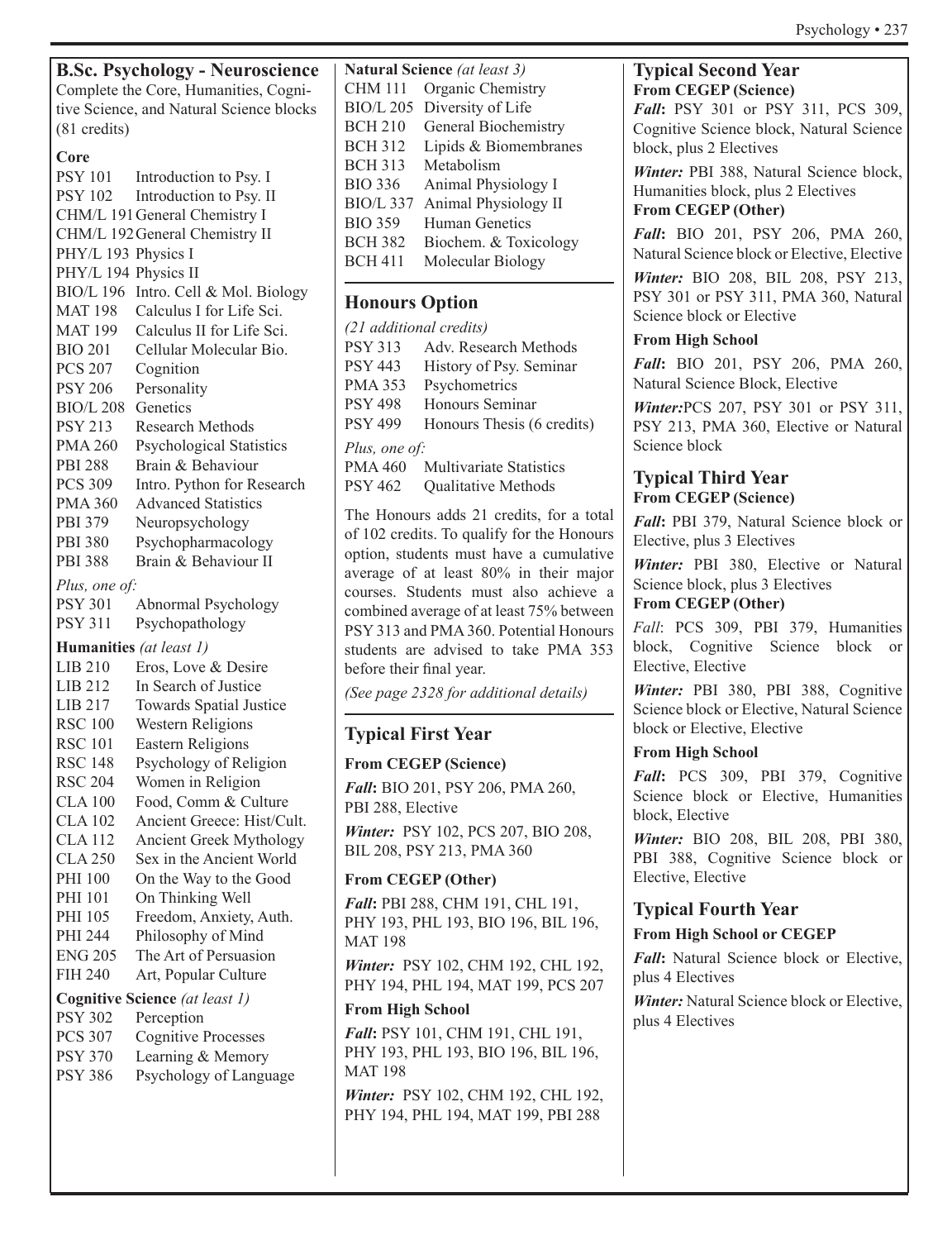# **List of Courses**

The following list includes courses which are normally offered by the department each year, as well as courses which are offered on a rotating basis. Those courses which are offered only irregularly are listed separately at the end of this section.

**PSY 101 Introduction to Psychology I : Basic Processes 3-3-0** An introduction to the functioning and development of the basic cognitive processes: perception, learning, memory, thinking, intelligence and consciousness. Approaches and methods will also be discussed.

**PSY 102 Introduction to Psychology II: Human Interactions 3-3-0** An introduction to motivation, emotion, and personality as factors in human functioning. Approaches, methodology, social psychology and abnormal psychology are also discussed.

#### **PMA 113 Data Collection and Analysis 3-3-0**

The scientific study of psychology through various research methods, including quantitative and qualitative perspectives, will be introduced. Hypothesis formulation and basic statistical analysis techniques will be discussed and put into practice, including measures of central tendency and variability, the normal distribution, confidence intervals, and hypothesis testing. Students who are currently taking or have received credit for any other statistics course at BU are not eligible to enroll in this course.

*Pre or Corequisite: PSY 101*

#### **PSY 203 Cognition and Motivation in Sport:**

**Performance Enhancement** 3-3-0

A systematic review of how individual factors influence and optimize sports performance. Major topics include introduction and research methods, personality, mood, motivation, learning and cognition. Both theory and application will be emphasized.

*Students who have taken PSY 208 (Sports Psychology) cannot take this course for credit.* 

*Pre or Corequisite: PSY 101 or PSY 102*

#### **PSY 204 The Social Psychology of Sport and Exercise 3-3-0**

A systematic review of the social aspects and effects of sport and exercise. Major topics include introduction and research methods, audience effects, leadership, team cohesion, aggression in athletes and fans, bias in judging, and benefits and costs of sports and exercise participation.

#### *Pre or Corequisite: PSY 101 or PSY 102*

#### **PSY 206 Personality 3-3-0**

An examination of theories of personality based on the clinical approach, as illustrated by psychoanalytic and humanistic theories; and based on the psychometric and experimental approaches, as illustrated by trait and learning theories.

*Students who have taken PSY 107 (Personality)or PSY 207 (Personality II) may not take this course for credits*

# *Corequisite: PSY 101 or PSY 102*

**PCS 207 Cognition 3-3-0**

This course will introduce important concepts, phenomena, experimental techniques, and theoretical issues in the field of cognition. Basic cognitive processes will be explored, including attention, memory, and associated aspects of perception to help us learn about how people come to understand their world. We will also engage in an introduction to language processing, heuristics and the natures of thought, reasoning, problem solving, creativity and decision making *Students who have taken PCS 305 (Cognition) may not take this course for credits*

*Prerequisite: PSY 101*

#### **PSY 213 Research Methods 3-2-2**

Scientific bases of psychological theory; experimental and non-experimental research methods; data analysis; report writing; critical analysis of published articles. Class projects are conducted, statistically analyzed, and written up. *Students who have taken PSY 113 (Research Methods I) cannot take this course* 

*for credit Prerequisite: PMA 260 or Business (BMA 140 or BMA 141) or Physics (PHY 101) equivalent*

*Corequisite: PMA 360*

#### **PSY 214 Community Psychology 3-3-0**

Community Psychology is the study and application of psychological solutions to community-based problems. Through an analysis of the reciprocal relationship between person and environment (clubs, churches, schools, neighborhood, larger culture) Community Psychology emphasizes action and interventions whose aim is to prevent problems in living, promote social-psychological competencies and improve people's well-being. This course introduces students to the ways in which research and science intersect with the practical aspects of working successfully with people in their communities. Topics include the background and history of the field, community research methods, empowerment of disenfranchised groups, social support, cultural diversity, prevention, program evaluation and development of community intervention strategies.

*Prerequisites: PSY 101 and PSY 102*

#### **PBI 217 Motivation and Emotion 3-3-0**

An exploration of the underlying causes of human behavior. Topics include hunger and eating, sex and love, aggression, drug use/abuse and higher-level behaviors (e.g. creativity, attaining peak performance, goal setting, self-regulation). The role of emotions in guiding behavior will also be addressed. *Prerequisite: PSY 101*

#### **PSY 219 Psychology of Gender 3-3-0**

In this course, gender diversity, gender stereotypes and biases are exposed. The rape myths are debunked and sexual orientation is demystified. Gender comparisons in cognitive abilities and in social and personality characteristics are discussed. Other topics of interest include love relationships, sexuality, sexual harassment and assault, gender-based violence, as well as prevalence of specific mental health problems across gender. This course is a must for those who enjoy class discussions.

*Students who have taken PSY 109 (Psychology of Women) cannot take this course for credit*

*Pre or Corequisites: PSY 101 or PSY 102*

#### **PSY 222 Group Therapy 3-3-0**

This course introduces students to the principles and practices of group behavior, emphasizing dynamic processes (norms, roles, relations, development, social influence) which form a basis for group therapy as a branch of psychotherapy. Background, founders and key influences, contexts of use, techniques, methodology and current trends in group therapy will be discussed. *Prerequisites: PSY 101 and PSY 102*

**PSY 235 Child Development: Infancy to Middle Childhood 3-3-0** The foundations of child development. Topics include basic genetics, development of learning and cognition, socioemotional development, moral development and the classic theories of developmental psychology.

*Students who have taken PSY 236 or PSY 237 cannot take this course. Prerequisite: PSY 101 or PSY 102*

#### **PSY 245 Fundamentals of Social Psychology 3-3-0**

This course introduces students to the history, research techniques, and fundamental principles of the field of social psychology, including the basics of social affect, social cognition, and social behaviour. Research on topics such as self and social identity, social perception, attitudes, social influence, and cultural psychology are discussed with an emphasis on learning the basic principles of the field *Prerequisite: PSY 101 or PSY 102*

#### **PSY 246 Applications of Social Psychology 3-3-0**

This course is a survey of applied topics in social psychology, including the application of social psychological principles to the understanding of attraction and close relationships, aggression, altruism, prejudice, morality, conflict, and political discourse

*Prerequisite: PSY 245*

#### **PSY 247 Lessons from the Marvel Universe 3-3-0**

In this class we examine the psychology of storytelling in the Marvel universe and what it tells us about our own untapped superpowers. We explore issues of morality, identity, leadership, and learning by exploring how we can connect with literary and psychological theory in a close reading of the storytelling in the Marvel Universe. We will take a deep dive into characters such as Captain Marvel, Loki, Wanda, Black Panther, and Black Widow. Evaluation will be on collaborative participation, writing, and creative assignments *Cross Listed with ENG 237*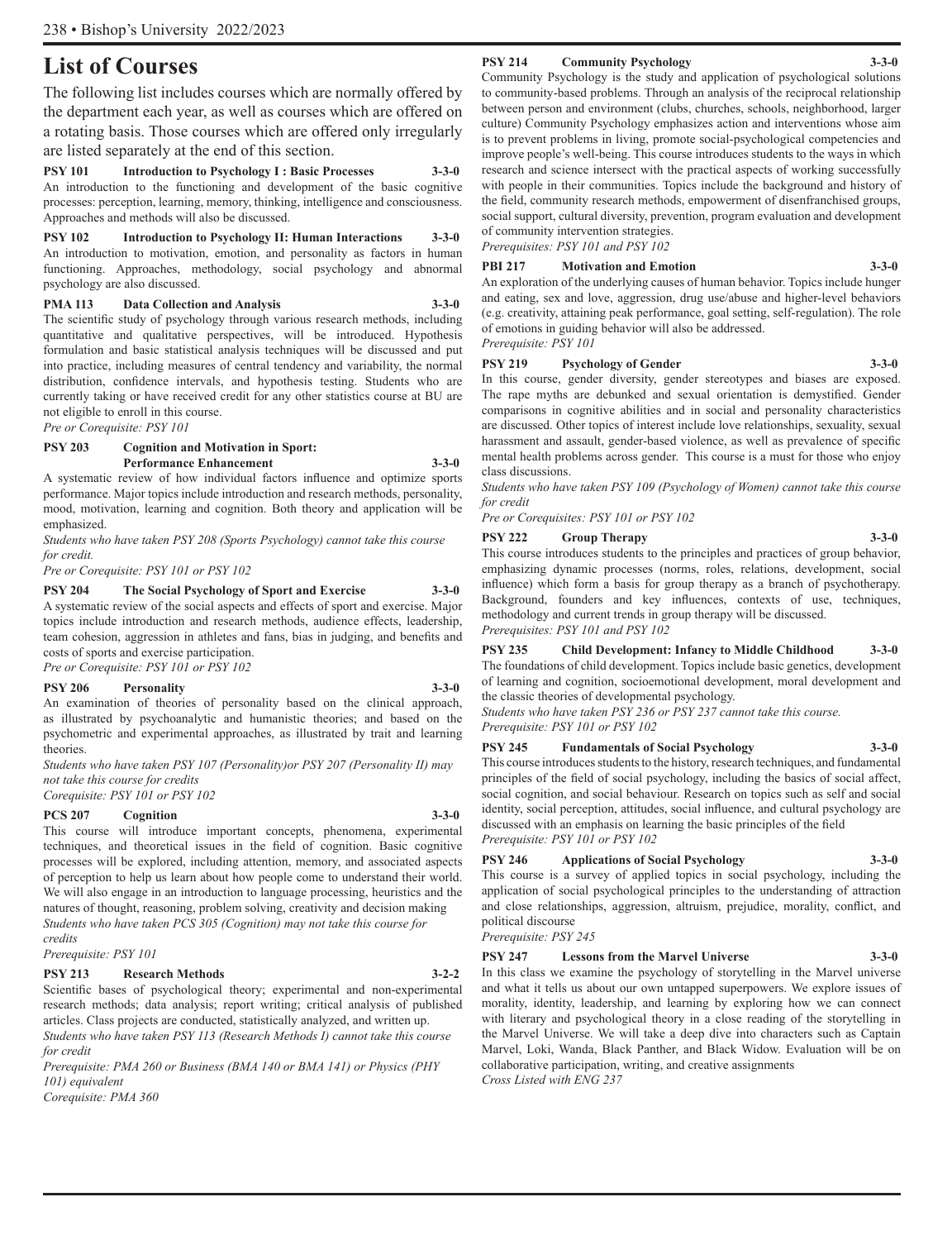#### **PMA 260 Psychological Statistics 3-2-1**

Basic descriptive and inferential statistics developed from a conceptual perspective. Topics include measures of central tendency and variability, normal distribution, probability, confidence intervals, sampling distributions, hypothesis testing, power analysis, z-tests, t-tests and chi-square.

*Students who have taken PMA160 (Psychological Statistics I) cannot take this course for credit*

*Students who have taken PHY 101 may not take this course for credit Students who have taken BMA 140 or BMA 141 do not need to take this course as well*

#### **PSY 266 Adult Development and Aging 3-3-0**

An examination of psychological development during adulthood and old age. Research findings on age related changes in memory, health issues, adjustment, coping styles, and stress will be covered. Case studies will be used to explore various applications in society.

*Pre or Corequisites: PSY 101 or PSY 102*

#### **PBI 275 Health Psychology I 3-3-0**

Introduction to health psychology and the biopsychosocial model of health. Topics include: methods of health research, obtaining care and following health advice, stress, pain, behavioural factors in health, alternative medicine, mental illness, global health issues.

*Prerequisite: PSY 101. It is highly recommended that students also take PSY 102*

#### **PBI 276 Health Psychology II 3-3-0**

Selected topics in health psychology: cardiovascular disease, cancer, chronic and terminal illness, preventing injuries, smoking tobacco, using alcohol and other drugs, diet and weight control, exercising, future projects.

*Prerequisite: PSY 101. It is highly recommended that students also take PSY 102*

#### **PSY 277 Physical and Mental Health 3-3-0**

This course will examine the mutual interaction between physical and mental health, using the biopsychosocial model as a conceptual framework. For example, depression as a factor in cardiovascular disease (and vice-versa), or the effect of diet upon behaviour disorders, will be explored with detailed attention to genetic, developmental, personality, lifestyle and social factors. Therapeutic interventions will also be covered, for example to compare the success of behavioural versus medical approaches in the treatment of depression. The course will include lectures and seminar presentations.

*Prerequisite: PSY 101. It is highly recommended that students also take PSY 102*

#### **PBI 288 Brain and Behavior I 3-3-0**

An introduction to physiological psychology and to the complex relationship between brain activity and human behavior. Topics include structure and function of the brain, the neuron, neurotransmitters, neuroscience research methods and the physiology of the sensory and motor systems.

*Students who have taken PBI 128 (Physiological Bases of Behavior I) may not take this course for credit*

*Prerequisite: PSY 101* 

#### **PSY 290 Adolescence 3-3-0**

An examination of developmental issues in the adolescent period and related clinical phenomena: environmental influences (family, school, peers) and intrapersonal concerns (identity, sexuality, moral development); clinical conditions such as depression (suicide), eating disorders, and delinquency. *Prerequisites: PSY 101 and PSY 102*

# **PSY 292 Psychology of Music and the Fine Arts 3-3-0**

This is an introductory course to the use of the arts, broadly defined, in clinical settings. Specifically, this course will explore the use of music and fine arts as clinical tools to improve wellbeing with adults and children, in a variety of settings (schools, hospitals, rehabilitation facilities, retirement homes, etc.). This introduction to the psychology of music and fine arts will explore key areas such as music and language, music/fine arts and emotion, as well as the applied psychology of music and fine arts in a range of social, health, educational and therapeutic contexts. The big questions in the field will be considered; such as the role of music and fine arts in our evolutionary history, whether some of us are 'born musical/artistic' and others are not, whether music and arts can make us smarter, or can encourage us to behave aggressively. *Prerequisites: PSY 101 and PSY 102*

## **PSY 293 Multicultural Psychology 3-3-0**

The place of culture in the evolution of psychology. Cultural similarities and differences in behaviour, thoughts, emotions, attitudes, motivations, mental and physical health, etc. Understanding that psychological principles can range from being universal to culture-specific. *Prerequisites: PSY 101 and PSY 102*

#### **PSY 298 Zen and the Brain**

The interest in Eastern philosophy and religion in the West is not a new phenomenon, but careful scientific examination of the techniques linked to some Eastern traditions, such as meditation and mindfulness, as well as their increasing use in psychotherapy, is relatively new. In this course we will introduce the basis of Buddhist and Hindu thought and practice, and review critically the available literature on the neurophysiological and neuropsychological effects of different forms of meditation.

*Pre or Corequisites: PSY 101 or PSY 102 or being admitted to Mindfulness & Contemplative Studies Minor* 

#### **PSY 301 Abnormal Psychology 3-3-0**

An introduction to the experimental approaches, diagnoses, classifications, viewpoints, and the therapeutic techniques used in abnormal psychology. The interaction between genetic predisposition and environmental stressors in the etiology of abnormal behavior will be emphasized. Various anxiety disorders (e.g., specific phobias), trauma and stress-related disorders (e.g., PTSD), obsessivecompulsive and related disorders (e.g., OCD), and psychotic disorders (e.g., schizophrenia), will be discussed.

*Prerequisites: PSY 101, PSY 102 and PSY 206*

*Students who have taken PSY 341 (Abnormal Psychology) may not take this course for credit.* 

#### **PSY 302 Perception 3-3-0**

Based on a rich array of perceptual demonstrations, this course provides a comprehensive overview of how our senses, mostly vision and audition, allow us to know and understand the world. Topics include physiology of the sensory systems, perceiving objects and faces, color, depth and motion perception, visual illusions, music perception, perceptual illusions and perceptual impairments. *Prerequisites: PSY 101 and PBI 288*

#### **PSY 303 Positive Psychology 3-3-0**

Traditionally, when we think of psychology, and especially of clinical psychology, we think of mental illness and psychopathology. However, researchers and clinicians alike have recently been also interested in studying variables that make individuals flourish and thrive. What makes us happy? What roles do hope and optimism play in our overall well-being? Can keeping a gratitude journal have an impact on our outlook on life? All of these variables fall within the realm of positive psychology, which can be described as the study of factors that make people lead fulfilling lives. This class will present theory behind variables that are comprised within positive psychology, while providing a strong clinical and experiential component.

*Prerequisites: PSY 101 and PSY 102*

#### **PCS 307 Cognitive Processes 3-3-0**

Advanced study of selected topics in cognitive processes. Students will critically examine the fundamental natures of these processes (e.g., embodied cognition, mind wandering, consciousness) through readings, lectures and student-led seminars. Specific course content will vary from year to year.

*Students who have taken PCS 305 (Cognition) cannot take this course for credit Prerequisites: PSY 101 and PCS 207*

#### **PCS 309 Introduction to Python for Researchers 3-3-0**

This course will teach the fundamentals of programming using the Python language in the context of conducting research in psychology, with an emphasis on cognitive psychology and cognitive neuroscience applications. The course will first cover how to break complex tasks into discrete logical steps, then address how to convert large raw data sets into smaller summary data sets ready for traditional statistical analysis. Students will also learn to use a primarily point-and-click programming environment designed around Python to quickly design basic experiments for research in psychology.

*Prerequisites: PSY 213 and PMA 260 or the Business (BMA 140 or BMA 141) or Physics (PHY 101) equivalents for PMA 260* 

#### **PSY 311 Psychopathology**

This course is a continuation of PSY301. Topics covered include: mood, personality, dissociative, somatic and eating disorders, as well as sexual dysfunctions and disorders of childhood and adolescence.

*Students who have taken PSY 341F (Abnormal Psychology) may not take this course for credit*

*Prerequisites: PSY 101, PSY 102 and PSY 206*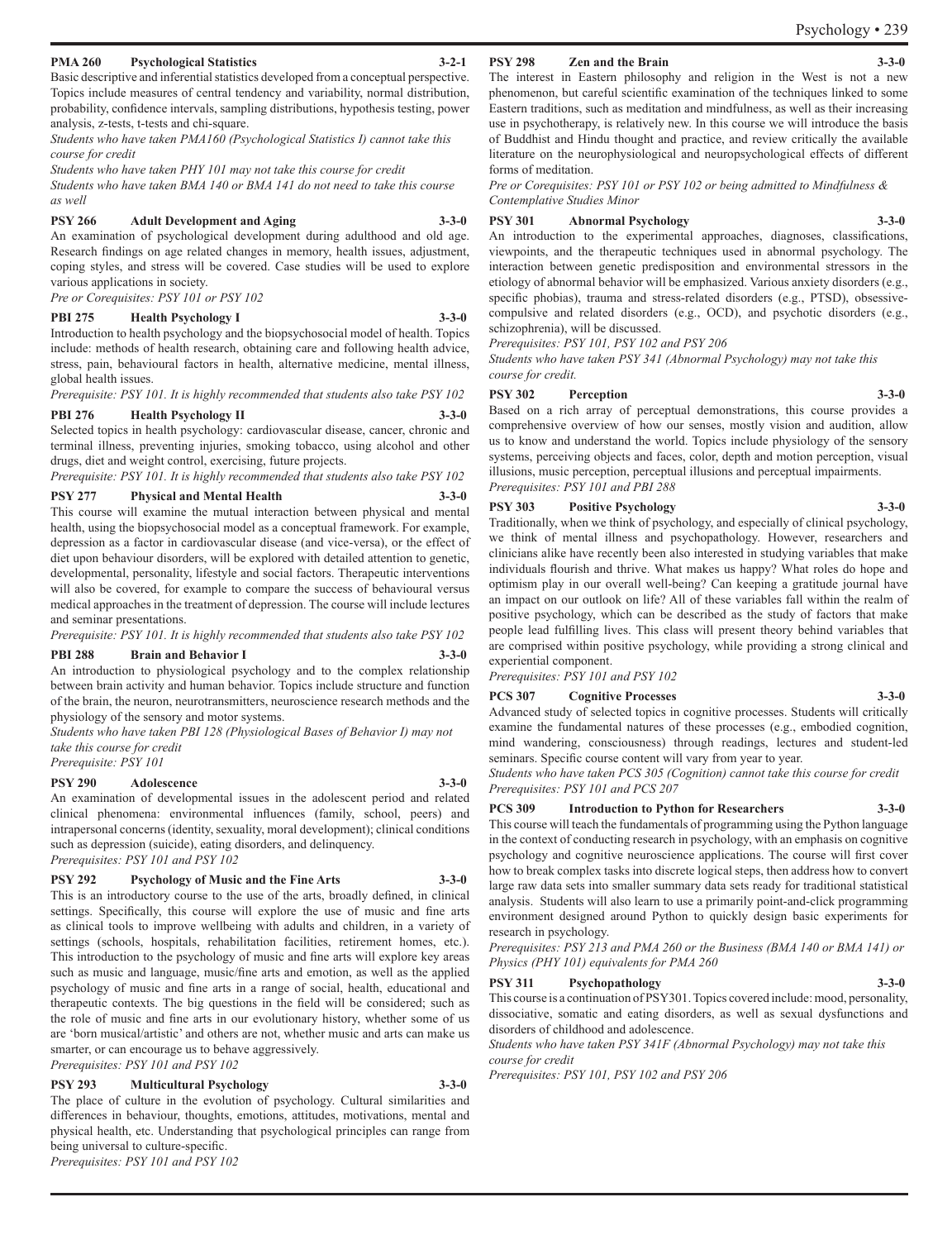#### **PSY 313 Advanced Research Methods 3-2-2**

Research methodology in the study of human behaviour. Formulation of the research proposal; presentation and discussion of results in APA format reports; factorial and correlational designs; computers in data analysis. Class and individual projects are conducted.

*Students who have taken PSY 215 (Research Methods II) cannot take this course for credit*

*Prerequisites: PSY 213 and PMA 360*

#### **PSY 322 Introduction to Dance/Movement Therapy 3-3-0**

Dance/Movement Therapy (DMT) is an approach which uses dance and movement to deepen self-awareness and comfort with oneself, to facilitate fulfilling relationships, to make the unconscious conscious, as well as to alleviate mental health problems. Unlike mainstream talk therapies, DMT uses the entire body to approach the client primarily on a non-verbal and creative level. The course will be partly theoretical and partly experiential with about 50-50 split. A typical class would include a mini-lecture, discussion, and dance/movement component. The topics will range from historical perspectives and theoretical underpinning of DMT, through discussion and practice of DMT methods, to clinical interventions. Dance and movement experience is an asset but is not required. All bodies with diverse movement repertoires are welcome!

*Pre or Corequisites: PSY 101 or PSY 102*

#### **PSY 325 Independent Studies I 3-0-0**

Theoretical or experimental work conducted under the direct supervision of two faculty members. The project and grading scheme needs to be approved beforehand by the Psychology Department.

*Prerequisites: PSY 101 and PSY 102*

#### **PSY 326 Independent Studies II 3-0-0**

Theoretical or experimental work conducted under the direct supervision of two faculty members. The project and grading scheme needs to be approved beforehand by the Psychology Department.

*Prerequisites: PSY 101 and PSY 102*

#### **PBI 327 Psychology of Nutrition 3-3-0**

This course explores the many physiological, psychological and sociocultural factors that influence children and adults' food choice and preferences. The activity of eating is understood in its relation to physical and psychological health, body size and dissatisfaction, dieting, obesity, anorexia nervosa and bulimia nervosa. *Students who have taken PBI 227 (Psychology of Nutrition) cannot take this course for credit*

*Prerequisite: PSY 101. It is highly recommended that students also take PSY 102*

#### **PSY 330** Psychology and Ethics

A wonderful way to learn how to think ethically in several areas of psychology. Students learn about the importance of fundamental ethical principles, values, theoretical and practical models of ethical decision-making and legal considerations, while engaged in the comparison of relevant ethics codes (with particular emphasis on the CPA code of ethics). Specialized topics include confidentiality, multiple relationships, the ethics of teaching, the ethics of counselling, the ethics of assessment, research ethics, and ethics in forensic settings. Class discussions are part and parcel of this course.

*This course is offered once every two academic years, opposite to PSY 330, such that PSY 330 will be taught in the year after PSY 337 was last taught. Prerequisites: PSY 101 and PSY 102*

#### **PSY 333 Psychology of Exceptional Development 3-3-0**

A survey of various kinds of exceptionality in children, including intellectual disabilities, giftedness, speech and language differences, learning disabilities, hearing and vision impairments, behaviour disorders, health problems, and developmental disabilities.

*Students who have taken PSY 233 (Psy. of Exceptional Children) cannot take this course for credit*

*Prerequisites: PSY 101 and PSY 102*

#### **PSY 336 Interviewing 3-3-0**

Interviewing techniques are explored by surveying various theories of change (psychoanalytic, existential, feminist, person-centered, cognitive-behavioral, reality, and postmodern). Emphasis is placed on the acquisition of both theoretical knowledge and practical skills that have direct relevance in applied settings. Class discussions, role-playing, and use of video clips are pedagogical tools enjoyed by students.

*Students who have taken PSY 230 (Interviewing) cannot take this course for credit*

*Prerequisites: PSY 101, PSY 102 and PSY 206 Corequisite: PMA 353 or permission of the instructor*

#### **PSY 337 Crisis Intervention 3-3-0**

Engaging class discussions, guest speakers, role plays, videos and practice-based lectures provide a framework for understanding what constitutes a crisis, various types of crises and key elements of crisis assessment and intervention that are used in a variety of crisis situations. Specific crises examined include crises of lethality, partner violence, sexual assault, personal loss and human-made disasters. This course is offered once every two academic years, opposite to PSY 330, such that PSY 337 will be taught in the year after PSY 330 was last taught. Students who have taken PSY 231 (Crisis Intervention) cannot take this course for credit *Prerequisites: PSY 101, PSY 102 and PSY 206*

#### **PSY 342 History of Psychology 3-3-0**

An examination of the early conceptions of human nature that influenced psychology's development. The course is presented in two parts, the first examining the nature of history and the history of science. The second part explores the conception of humanity in ancient texts from Homer, Sophocles, Plato, Aristotle and Augustine.

*Prerequisites: PSY 101 and PSY 102. Open to those students entering their final undergraduate year*

#### **PSY 348 Social Development 3-3-0**

An examination of the development of social relationships from childhood to adolescence, with a particular focus on peer relationships. This includes an examination of sociometrics, social-cognitive and emotional processes, bullying, morality, friendships and romantic relationships. *Pre or Corequisites: PSY 101 and PSY 102*

**PMA 353 Psychometrics and Psychological Testing 3-3-0**

The course covers the development process and psychometric properties of typical psychological measurement tools, including norms, reliability, validity, and factor analysis. Critical examination of these properties for selected instruments and different research scenarios will be involved, and students will practice developing their own measurement tool.

*Students who have taken PMA 223 (Psychometrics) or PSY 224 (Issues in* 

*Psychological Testing) cannot take this course for credit*

*Prerequisites: PSY 213 and PMA 260, or the Business (BMA 140 or BMA 141) or Physics (PHY 101) equivalents for PMA 260*

#### **PMA 360 Advanced Psychological Statistics 3-3-0**

Advanced inferential statistics developed from a conceptual perspective. Topics include one and two-way analysis of variance, repeated measures ANOVA, fixed and random designs, post-hoc and a priori tests. Explorations will also include correlation, regression and their relationship to ANOVA and use of jamovi and/ or SPSS in analysis.

*Students who have taken PMA 161 (Psychological Statistics II) cannot take this course for credit*

*Prerequisite: PMA 260, or the Business (BMA 140 or BMA 141) or Physics (PHY 101) equivalent.*

*Corequisite: PSY 213*

#### **PBI 361 The Psychology of Sexuality 3-3-0**

Various aspects of human sexuality from a psychological perspective. Includes the following topics: sexuality in childhood, adolescence, and early through late adulthood; sex differences; androgyny; transsexualism; sexual dysfunction and sex therapy; sexuality in the chronically ill and disabled; homosexuality and

bisexuality; historical and cross-cultural sexual attitudes and practices. *Prerequisite: PSY 101. It is highly recommended that students also take PSY 102*

#### **PSY 370 Learning and Memory 3-3-0**

A seminar course examining theories of learning and memory. The seminars follow a historical sequence examining changes in our understanding of learning and memory. Topics include classical conditioning, behavioural, cognitive and gestalt approaches to learning and memory.

*Students who have taken PSY 270 (Learning and Memory) cannot take this course for credit*

*Prerequisites: PSY 101 and PSY 102*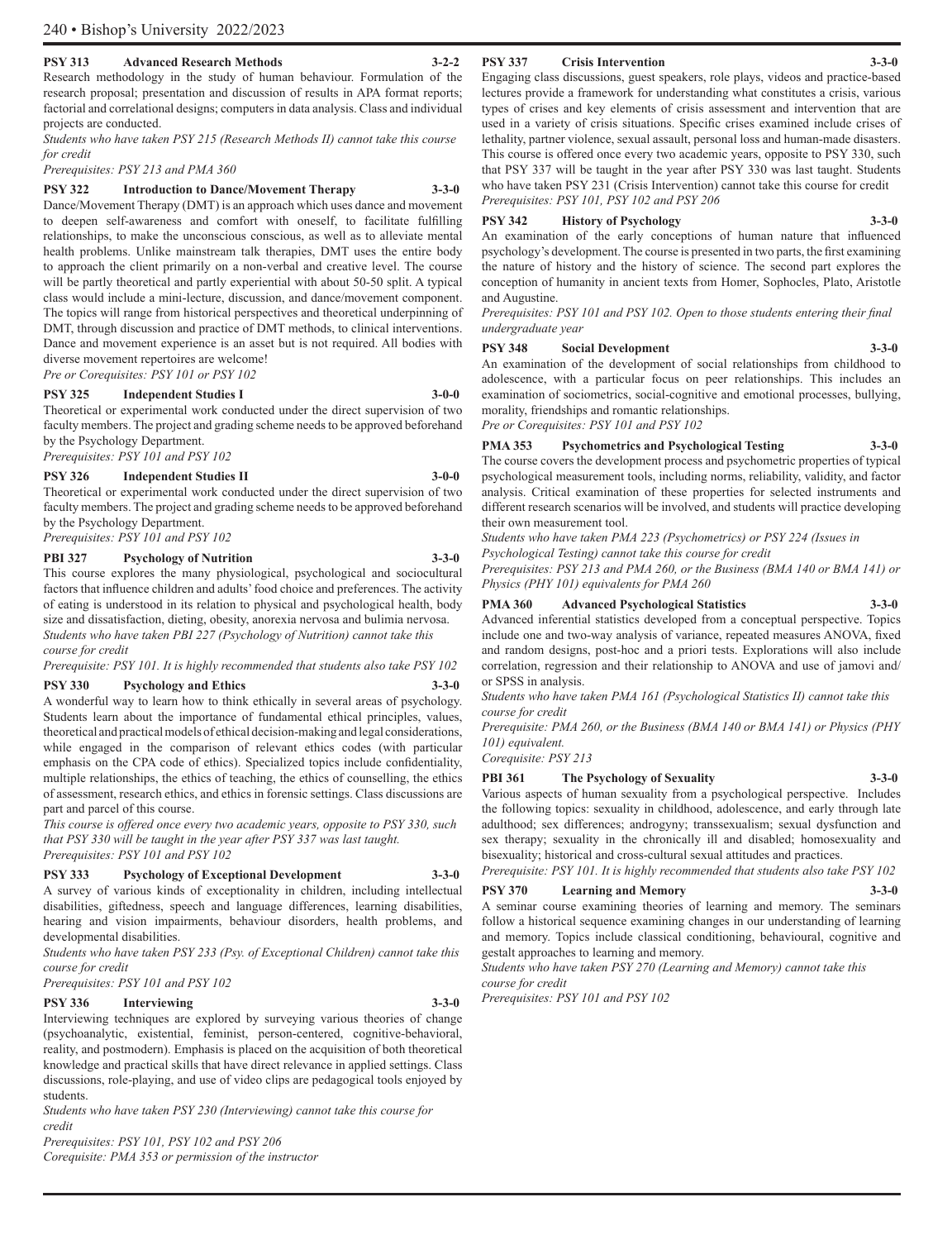#### **PBI 379 Neuropsychology 3-3-0**

Neuropsychology is the study of the relationship between brain structures and behaviour. In this course we will explore the neuroanatomical correlates of both normal and abnormal behaviors in humans. Among the topics to be discussed are the behavioural sequelae of head injury, mood disorders associated with regional trauma and epilepsy, sex differences in cerebral organization, cerebral asymmetries, language and aphasia and the various disorders of perception. Depending on the interests of the students, special topics include dyslexia, alexithymia, Alzheimer's disease, alcoholism and schizophrenia.

*Students who have taken PBI 279 or BIO 279 (Neuropsychology) may not take this course for credit*

*Prerequisites: PSY 101 and PBI 288 or permission of the instructor*

#### **PBI 380 Psychopharmacology 3-3-0**

This course is designed to introduce students in psychology and the natural sciences to the field of psychopharmacology. Emphasis will be placed on the relationships between psychoactive drugs, their mechanisms of action in the nervous system, and human behaviour. Following an analysis of the principles of pharmacology and pharmamacokinetics, as well as the mechanisms of drug tolerance and dependence, the cognitive, emotional and behavioural aspects of specific classes of drugs will be examined. These classes of drugs will include sedatives, hypnotics; stimulants; narcotics; psychotomimetics, psychedelics and hallucinogens.

*Students who have taken PBI 280 or BIO 280 (Psychopharmacology) may not take this course for credit*

*Prerequisites: PSY 101 and PBI 288 or permission of the instructor*

#### **PBI 388 Brain and Behavior II 3-3-0**

The physiological bases of motivated behavior (sleep, sex, hunger and thirst), emotions, learning/memory and language. The focus is on normal physiology but some aspects of abnormal physiology (e.g. amnesia, anxiety, schizophrenia) will be addressed.

*Students who have taken PBI 228 (Physiological Bases of Behavior II) cannot take this course for credit*

*Prerequisite: PBI 288 or permission of the instructor*

#### **PBI 399 Psychology of Drug Addiction 3-3-0**

Despite decades of intense research, development of new therapeutic approaches, and public advertisement campaigns (e.g. "JUST SAY NO", the problem of drug abuse does not want to go away (and in fact is on the rise in the selected demographic groups such as women, adolescents and children). During this course we will examine different classes of addictive substances; discuss various neurobiological, psychological and sociocultural factors implicated in the initiation and development of dependence; as well as evaluate critically the available therapies and interventions for treatment of drug addiction.

*Prerequisite: PBI 288 Pre or Corequisite: PSY 102*

#### **PSY 410 Psychology of Death and Dying 3-3-0**

Death is a human affair, not simply a biological one. Adopting an historical, existential-humanistic psychology perspective, the role of death and its impact on our lives will be examined. Texts from the ancient world will be read along with those written by psychologists (Fechner, James, Freud, Jung, Fromm, Erikson, Frankl, May, Rogers, Skinner, Kübler-Ross and Becker). Integrated throughout the course are contemporary texts drawn from diaries and books by authors who have recorded their experiences with death and dying. *Pre or Corequisites: PSY 206 and PSY 336*

# **PSY 420 Contemplative Practicum 3-0-3**

Mindfulness and contemplation are essential for intellectual, emotional and spiritual growth and insight. They facilitate deepening of self-knowledge and understanding of the world around us. In this course, students will get a chance to examine their selves, their minds and their surroundings from the first-person perspective. Each student, in consultation with the course instructor, will select a specific method of self-inquiry (e.g., meditation training, pilgrimage, artistic process) and devote to it approximately 50-70 hours of practice. The students will be required to keep a detailed diary of their experience describing the process, providing personal insights, comparative analysis, implications and impact of the experience on their lifestyle and philosophy. In addition, students will be encouraged to share their experiences with others during class discussions.

*Prerequisites: Being admitted to Mindfulness & Contemplative Studies Minor or permission of instructor*

#### **PSY 441** Advanced Applied Seminar

As a link between Interviewing (PSY 336) and Applied Practicum (PSY 442), this course is taught as a series of student-led seminars on various clinical topics. Vigorous class debates, meaningful exchanges with guest speakers (from the community at large) and the opportunity to learn and apply basic interviewing skills with video tape feedback are all enriching aspects of this course. Students enrolled in a major program are welcome, providing that they have the prerequisites. *Prerequisites: PSY 101, PSY 102, PSY 206, PMA 353 and at least 75% in PSY 336*

#### **PSY 442 Practicum 3-0-3**

Aimed at introducing students to psychology's applied field while sensitizing them to its stakes, this course is completely practical and offers experiential learning opportunities. Students spend 6hrs/week under close supervision in one of a number of applied settings. Field placements are possible in hospital and school settings, various community organizations, senior citizens' homes, life skills development centres, women's centre, etc., and are assigned in accordance with students' competencies and interests. *Prerequisite: PSY 441*

#### **PSY 443 History of Psychology Seminar 3-3-0**

A seminar course that examines the effects the scientific revolution on our conception of mind and psychology. The seminars are based on the writings of the Rationalists (Descartes, Spinoza, Leibniz), Empiricists (Locke, Berkeley, Hume) and those that reflect the emergence of Evolutionary thinking and its influences on our conceptions of mind/brain, consciousness, and the nature of human science. *Students who have taken PSY 343 (History of Psychology II) cannot take this course for credit*

*Prerequisite: PSY 342*

#### **PMA 460 Multivariate Statistics 3-3-0**

#### An examination of multivariate statistical approaches to research. Topics include multiple correlation, regression, partial & semipartial analysis, stepwise regression, statistical control, hierarchical modeling, multiple regression with categorical and continuous variables, analysis of covariance, and multivariate analysis of variance. *Students who have taken PMA 261 (Multivariate Statistics) cannot take this course for credit*

*Prerequisite: PMA 360*

#### **PSY 462 Qualitative Methods in Psychology 3-3-0**

This course provides students a conceptual understanding of qualitative research and their application in psychology. The course introduces major concepts and terms, and different qualitative methods including case studies, in-depth interview, participant observation, life histories (narratives) and ethnographies. It focuses on developing a theoretical understanding of qualitative methodology.

*Pre or Corequisites: PSY 101 and PSY 102*

#### **PSY 498 Honours Seminar 3-3-0**

This seminar aims at exploring cutting-edge issues in Psychological Science. Selected topics from these areas are presented and critically discussed. The course will also guide students as they get their Honours Thesis under way and address practical issues such as applications to graduate school, scholarship applications, GREs and career planning.

*Students who have taken PSY 449 (Honours Seminar: Advanced Topics) cannot take this course for credit*

*Prerequisite: Only open to Honours students (having already completed PSY 313 and PMA 360 with an average of 75 % or above) Corequisite: PSY 499f* 

#### **PSY 499F Honours Thesis 6-0-0**

Under the guidance of two faculty advisors, the student will formulate a proposal for original research involving the collection of data, undertake the research, and report it both as a public talk and in the form of a thesis conforming to the publication style of the American Psychological Association.

*Students who have taken PSY 450 (Dissertation) cannot take this course for credit*

*Prerequisite: Only open to Honours students (having already completed PSY 313 and PMA 360 with an average of 75 % or above)* 

*Co-requisite: PSY 498*

*PMA 460 is an additional prerequisite for projects involving multivariate research.*